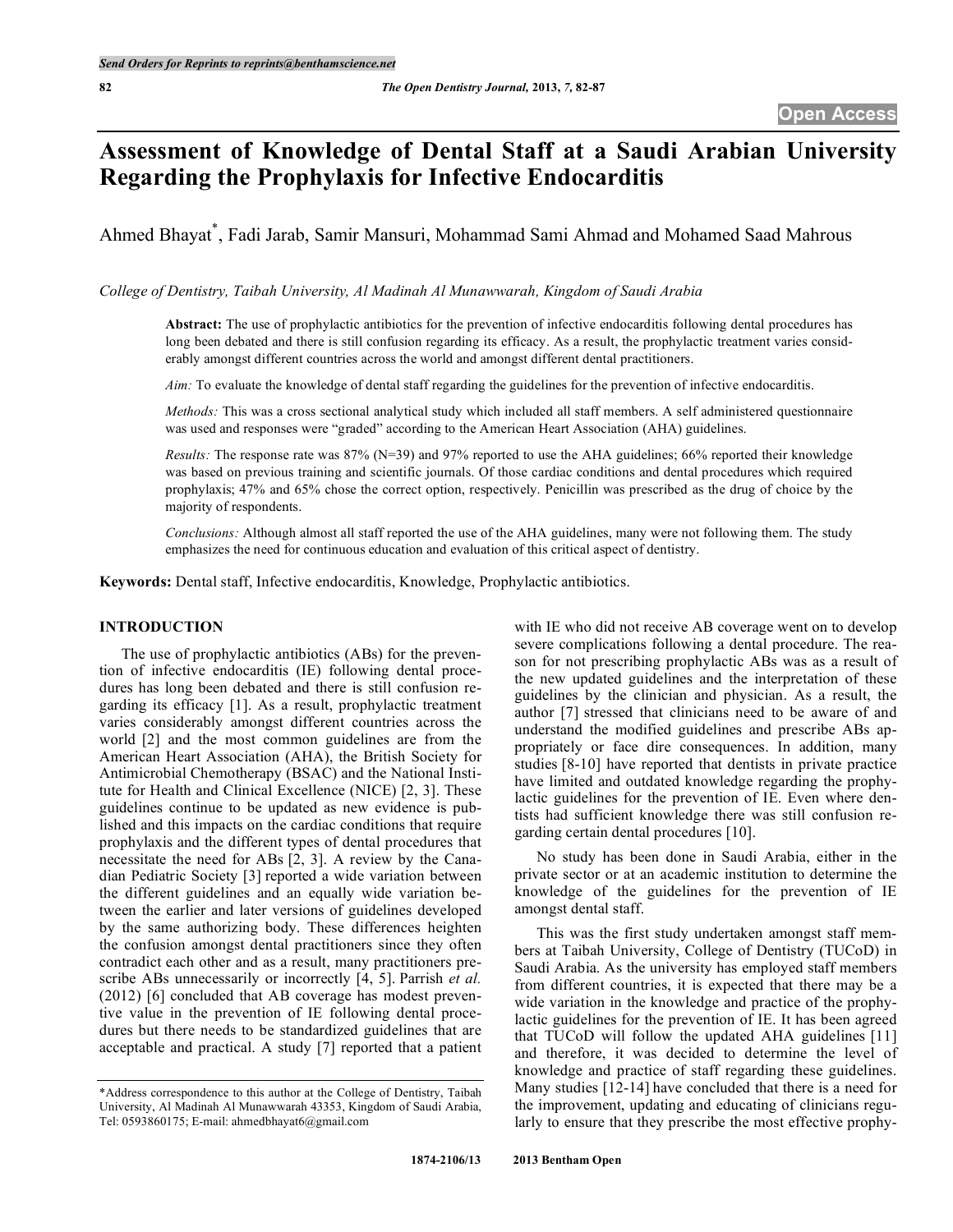lactic regimens. Even within a dental school, Murrah *et al*. [15] showed a wide discrepancy between the prescription of prophylactic ABs and the knowledge of dental staff regarding the guidelines for IE.

The aim was to evaluate the knowledge of dental staff regarding the guidelines for the prevention of IE.

# **SUBJECTS AND METHODS**

This was a cross sectional analytical study and all staff members (full time and part time) employed at TUCoD during the 2012 academic year were asked to participate. There were 45 staff members employed and each of them received a questionnaire together with a covering letter describing the rationale for the study.

The data were collected using a self administered questionnaire that was developed after a thorough literature review on the subject matter. It was pre-tested on medical staff members at Taibah University and after receiving feedback, it was modified slightly. It was in the English medium and consisted of 40 closed and 10 open ended questions. It was divided into 5 sections;

- 1. **Demographics**: Closed and open ended questions related to gender, age, specialty and years of experience.
- 2. **General considerations**: Open ended questions about referral practices and the choice of prophylactic guideline used when prescribing ABs for the prevention of IE.
- 3. **Cardiac conditions for prescribing prophylactic antibiotics**: This section addressed the prescription of ABs for the prevention of IE from 15 cardiac conditions. The respondents selected one of three options: "Yes, I prescribe", "No, I do not prescribe" and "I don't know". The scores were added and averages were obtained. The results were compared and assessed against the guidelines they reported to be following.
- 4. **Dental procedures for prescribing prophylactic antibiotics**: this section listed 18 common dental procedures and respondents were asked whether they would prescribe ABs or not for the prevention of IE. They could choose one of the following options: "Yes, I prescribe", "No, I do not prescribe" and "I don't know". The scores were added and averages were obtained. The results were assessed according to the guidelines they reported to be following.
- 5. **AB prophylaxis regimen**: Open ended questions on the type of AB prescribed (trade name or generic name), dosage and frequency of prescription and the route of administration.

The questionnaire was anonymous and a blank envelope was provided to each respondent to place his/her completed questionnaire into it. The envelope was sealed and handed to an investigator who was assigned to distribute and collect the questionnaires.

The data were analyzed using the Statistical Package for Social Services (SPSS) software package. Basic descriptive statistics and comparisons were done with the following variables: gender, age, year of graduation (years of experience in practice) and dental specialty. These variables were correlated to the responses obtained from the different cardiac conditions and the different types of dental procedures, inferential statistics were used to for controlling alpha error and the p-value was set at less than 0.05.

Ethical approval and waiver of informed consent were obtained from the Ethical Committee of Taibah University, College of Dentistry.

## **RESULTS**

Out of a total of 45 staff members, 39 responded (87% response rate) and there were more males (67%) compared to females. The average age was 34.5 years (24-56; Std Dev. 10.4) and 46% had postgraduate qualifications. Almost half of the respondents (47%) had more than 10 years experience and on average; postgraduate staff members had been qualified for 9.9 years (1-23; Std Dev. 7.2) with 41% having obtained their qualifications from Egypt and 12% from India. Those without postgraduate qualifications had a maximum of 3 years experience. The breakdown according to gender and specialty is shown in Table **1**.

All except one respondent (97%) reported to be using the AHA guidelines; therefore, the results were pooled and assessed according to these. More than two thirds (77%) reported to "always refer" cardiac patients to their physician before undertaking invasive dental procedures while 66% reported that their knowledge regarding the prevention of IE was based on previous training and reading scientific journals. Less than 15% stated that they acquired their knowledge from personal experience, attending seminars and participating in workshops.

The choice of prescribing ABs or not for certain cardiac conditions to prevent the onset of IE is shown in Table **2**. There was no statistical difference between the responses in relation to the gender, years of experience or those with and without post graduate experience. The results were divided into two groups; common surgically treated heart conditions and congenital heart defects and the responses were "graded" according to the AHA guidelines [16]. The correct responses have been highlighted and the average of each category was calculated. For the common surgically treated cardiac conditions that require AB prophylaxis; almost two thirds (65%) chose the correct answer. The congenital heart conditions, which according to the new guidelines do not require ABs, less than a third (28%) chose the correct option of not prescribing. On average 47% chose the correct option to either prescribe or not to prevent IE. Less than a third (21% and 27%) were unsure whether to prescribe ABs for common surgically treated conditions and the congenital heart conditions respectively.

Respondents were given 18 routine dental procedures and asked whether these procedures warranted the prescription of ABs to prevent IE. Table **3** shows the responses obtained and while there was no statistical difference between the responses when correlated with the number of years of experience or with the postgraduate qualifications, there were statistical differences between some of the responses when correlated to the gender ( $p<0.05$ ). The highlighted columns are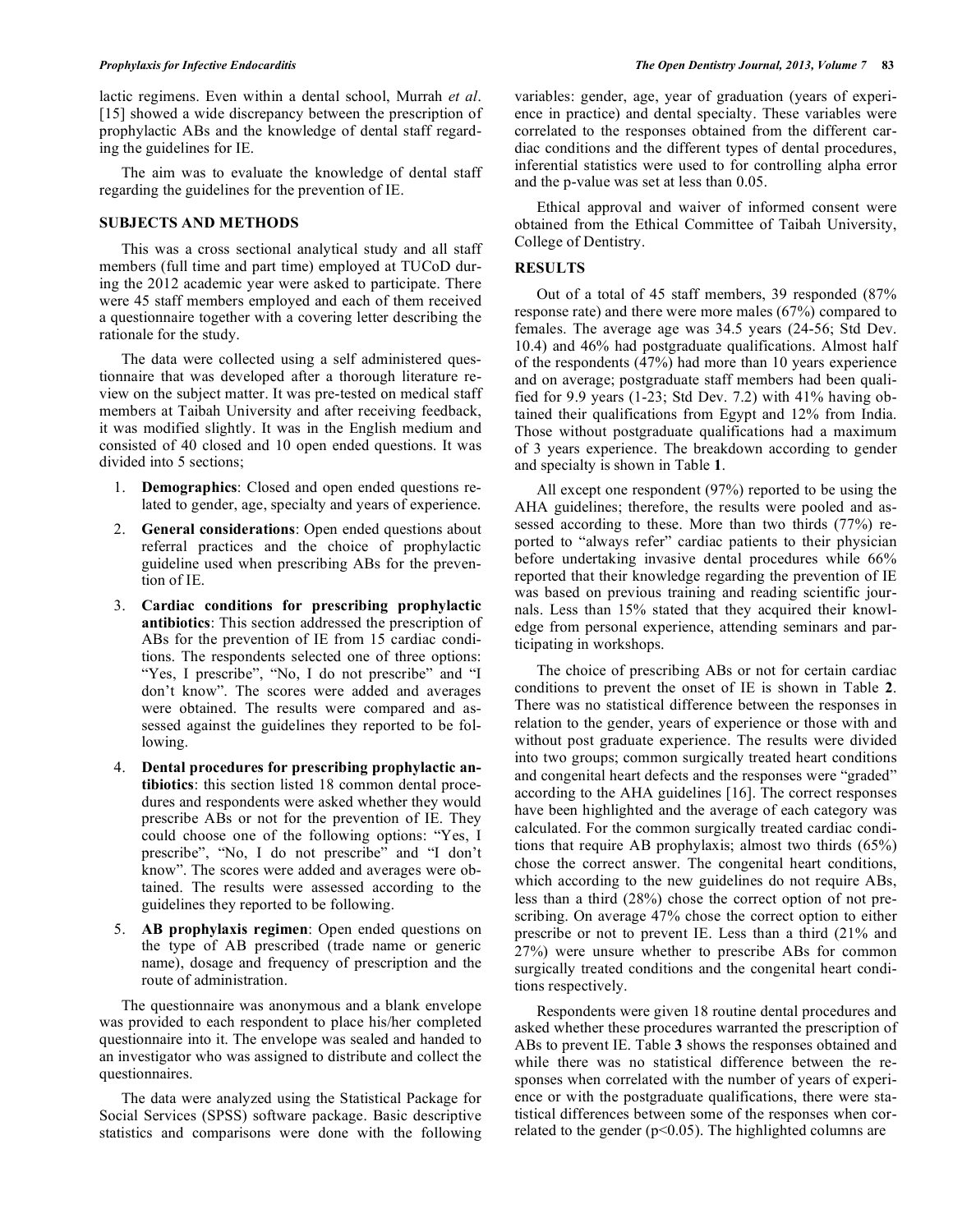|                                 | <b>Number</b>  |                |               |  |
|---------------------------------|----------------|----------------|---------------|--|
| <b>Type of Specialty</b>        | <b>Males</b>   | <b>Females</b> | Total $(\% )$ |  |
| No post graduate training       | 13             | 7              | 20(52)        |  |
| Prosthodontist                  | $\overline{2}$ | 2              | 4(10)         |  |
| Endodontist                     | 3              |                | 4(10)         |  |
| <b>Restorative Dentist</b>      | $\overline{2}$ |                | 3(8)          |  |
| Oral and Maxillo-Facial surgeon |                | 2              | 3(8)          |  |
| Oral Biologist                  |                | $\mathbf{0}$   | 1(3)          |  |
| Oral Medicine and Diagnosis     |                | $\mathbf{0}$   | 1(3)          |  |
| Peadodontist                    |                | $\mathbf{0}$   | 1(3)          |  |
| Periodontist                    |                | $\mathbf{0}$   | 1(3)          |  |
| Total                           | 25             | 13             | 38            |  |

**Table 2. Responses Obtained Regarding the Prescription of Antibiotics for the Common Cardiac Conditions (N=38)**

|                                                     | Responses in Percentage (%) |                |              |  |
|-----------------------------------------------------|-----------------------------|----------------|--------------|--|
| <b>Types of Cardiac Condition</b>                   | Yes                         | N <sub>0</sub> | I don't know |  |
| <b>Common Surgically Treated Cardiac Conditions</b> |                             |                |              |  |
| Previous infective endocarditis                     | 100                         | $\mathbf{0}$   | $\mathbf{0}$ |  |
| Prosthetic cardiac valve                            | 94                          | 3              | 3            |  |
| Cardiac transplantation                             | 69                          | 6              | 25           |  |
| Recently placed coronary stents                     | 65                          | 15             | 20           |  |
| Intravascular pacemaker                             | 51                          | 31             | 17           |  |
| Unrepaired cyanotic heart disease                   | 31                          | 20             | 49           |  |
| Cardiac catherization without stents                | 28                          | 39             | 33           |  |
| <b>TOTAL</b>                                        | 65%                         | 14%            | 21%          |  |
| <b>Congenital heart defects</b>                     |                             |                |              |  |
| Hypertrophic cardiomyopathy                         | 29                          | 37             | 34           |  |
| Atrial septal defects                               | 34                          | 34             | 31           |  |
| Patent ductus arteriosis                            | 26                          | 31             | 43           |  |
| Ventricular septal defects                          | 46                          | 26             | 29           |  |
| Mitral valve prolapsed with regurgitation           | 54                          | 20             | 26           |  |
| Rheumatic heart disease                             | 84                          | 11             | 5            |  |
| <b>TOTAL</b>                                        | 45%                         | 28%            | 27%          |  |

**Table 3. The Prescription of Antibiotics for Dental Procedures in Relation to Gender (N=38)**

| <b>Types of Dental Procedures</b> | Responses $(\% )$ |                |              |         |              |                |
|-----------------------------------|-------------------|----------------|--------------|---------|--------------|----------------|
|                                   | Yes               |                | $\bf No$     |         | I don't know |                |
|                                   | <b>Males</b>      | <b>Females</b> | <b>Males</b> | Females | <b>Males</b> | <b>Females</b> |
| Surgical tooth extraction         | 100               | 100            | 0            |         | $\theta$     |                |
| Periodontal surgery               | 96                | 100            | $\bf{0}$     |         |              |                |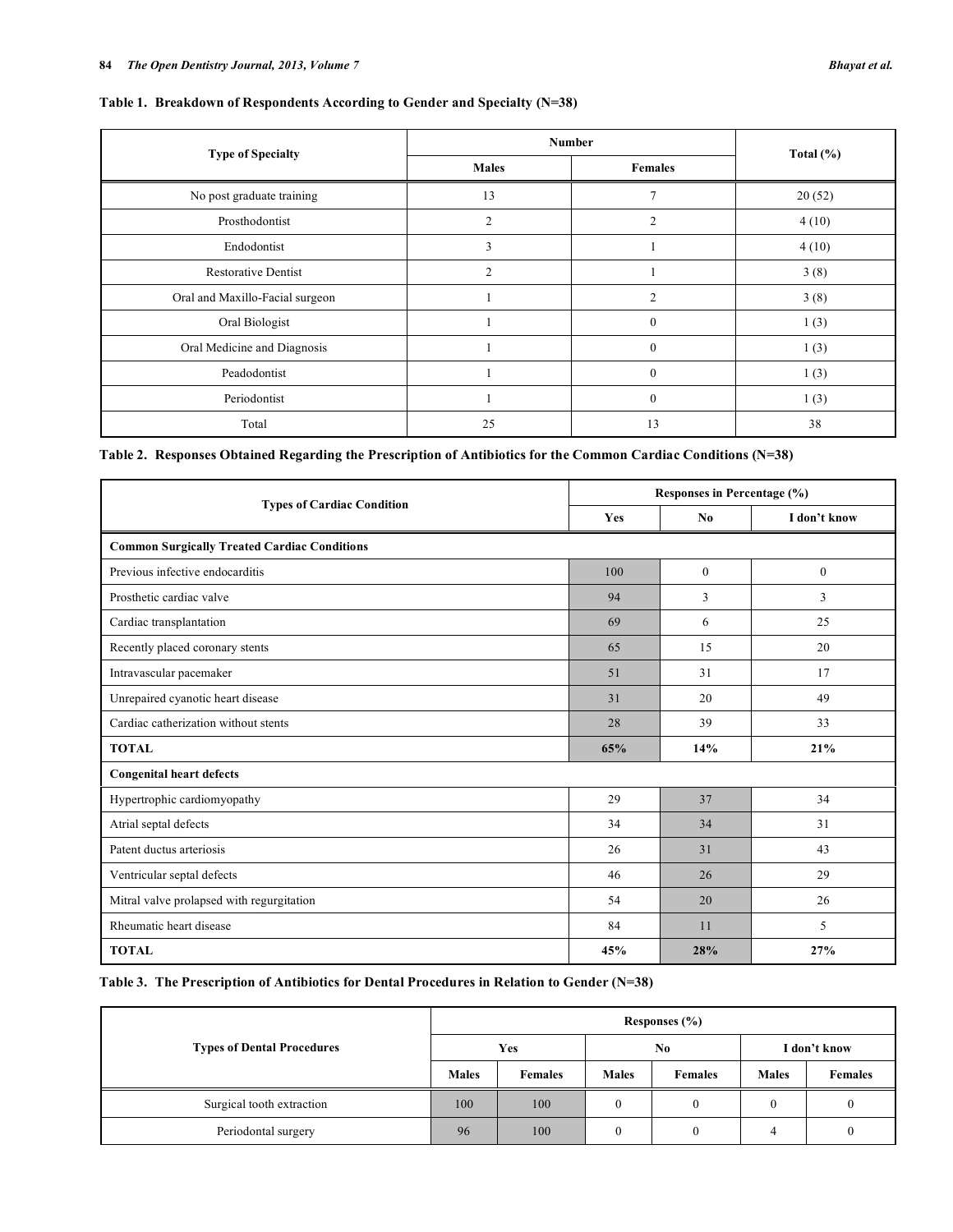|  | Table 3. contd |
|--|----------------|
|  |                |

|                                         | Responses (%) |                |                |                |                |                 |
|-----------------------------------------|---------------|----------------|----------------|----------------|----------------|-----------------|
| <b>Types of Dental Procedures</b>       | Yes           |                | N <sub>0</sub> |                | I don't know   |                 |
|                                         | <b>Males</b>  | <b>Females</b> | <b>Males</b>   | <b>Females</b> | <b>Males</b>   | <b>Females</b>  |
| Dental implants                         | 88            | 100            | $\overline{4}$ | $\mathbf{0}$   | 8              | $\mathbf{0}$    |
| Biopsy                                  | 88            | 100            | $\overline{0}$ | $\mathbf{0}$   | 12             | $\mathbf{0}$    |
| Apicectomy                              | 88            | 100            | $\overline{4}$ | $\theta$       | 8              | $\Omega$        |
| Re-implantation of avulsed tooth        | 81            | 100            | $\overline{4}$ | $\theta$       | 15             | $\Omega$        |
| Scaling and Polishing                   | 73            | 100            | 15             | $\mathbf{0}$   | 12             | $\mathbf{0}$    |
| Simple tooth extraction                 | 88            | 85             | 12             | 15             | $\theta$       | $\Omega$        |
| Endodontic treatment                    | 56            | 84             | 44             | $\overline{7}$ | $\mathbf{0}$   | $7\overline{ }$ |
| Abscess drainage                        | 80            | 85             | 20             | 15             | $\mathbf{0}$   | $\mathbf{0}$    |
| Dento-alveolar trauma                   | 83            | 92             | 13             | $\mathbf{0}$   | $\overline{4}$ | 8               |
| Placement of fixed orthodontic bands    | 12            | 46             | 65             | 39             | 23             | 15              |
| <b>TOTAL</b>                            | 84%           |                | 11%            |                | 5%             |                 |
| Simple and complex restorations         | $12*$         | $69*$          | 88*            | $31*$          | $\theta$       | $\Omega$        |
| Tooth preparation and impression taking | $23*$         | 85*            | $73*$          | $15*$          | 4              | $\Omega$        |
| Placement of rubber dam                 | $17^*$        | $77*$          | $71*$          | $23*$          | 12             | $\mathbf{0}$    |
| Matrix band and wedging                 | $31*$         | $92*$          | $61*$          | $8*$           | 8              | $\Omega$        |
| <b>TOTAL</b>                            | 51%           |                | 46%            |                | 3%             |                 |
| Intraligamentary local anaesthetic      | 46            | 77             | 39             | 23             | 15             | $\overline{0}$  |
| Inferior alveolar block                 | 46            | 61             | 50             | 39             | $\overline{4}$ | $\mathbf{0}$    |

\*statistically significant (p<0.05)

the "correct" answers according to the AHA guidelines [16]. The majority (84%) correctly chose to prescribe ABs for those dental procedures that required coverage. Of the dental procedures that did not require prophylactic AB coverage, only 46% correctly chose not to prescribe. In these procedures that did not justify the need for ABs, significantly more females chose to prescribe ABs than males. The two anaesthetic procedures (intraligamentary and inferior alveolar block) were not graded as the guidelines were not clear.

Almost all of the respondents (97%) reported prescribing 2g or 3g of Penicillin and the majority of them (90%) chose the oral route to administer the ABs. Almost two thirds (61%) reported prescribing a single heavy dose and 29% prescribed multiple dosages (before and after treatment).

# **DISCUSSION**

The relatively high response rate (84%) could be attributed to the efforts of the senior academic staff in motivating staff members to complete the questionnaires and possibly due to the importance of this issue in the training and teaching of dental students in a community where the prevalence of cardiac conditions is relatively high [17].

More males had responded and this could be due to the fact that there were more males employed at the dental college compared to females. The female dental college has only recently been opened (2010) and its staff complement is currently increasing. The average age of the respondents was 34 years, and this may be as a result of the presence of newly graduated (younger staff) and post graduate staff (relatively senior) members employed at the dental college. Almost half (46%) had postgraduate qualifications; hence the dental college had an equal distribution of dentists and specialists teaching and supervising the students. Most postgraduate staff had qualified in Egypt (41%) and India (12%) as many of them were citizens of these countries.

Almost everyone (97%) reported to be using the AHA guidelines and this was expected as all of the dental colleges in Saudi Arabia support the AHA guidelines. All foreign dentists wishing to work in Saudi Arabia must be registered by the Saudi Commission for Health Specialties and when participating in the entrance examinations must be familiar with these guidelines. As a result, many of them have applied these guidelines as these are accepted in Saudi Arabia. In other parts of the world, other guidelines such as BSAC and NICE are being taught and implemented. As these guidelines are constantly updated, it would be interesting to carry out a similar study and evaluate the knowledge amongst staff in these institutes.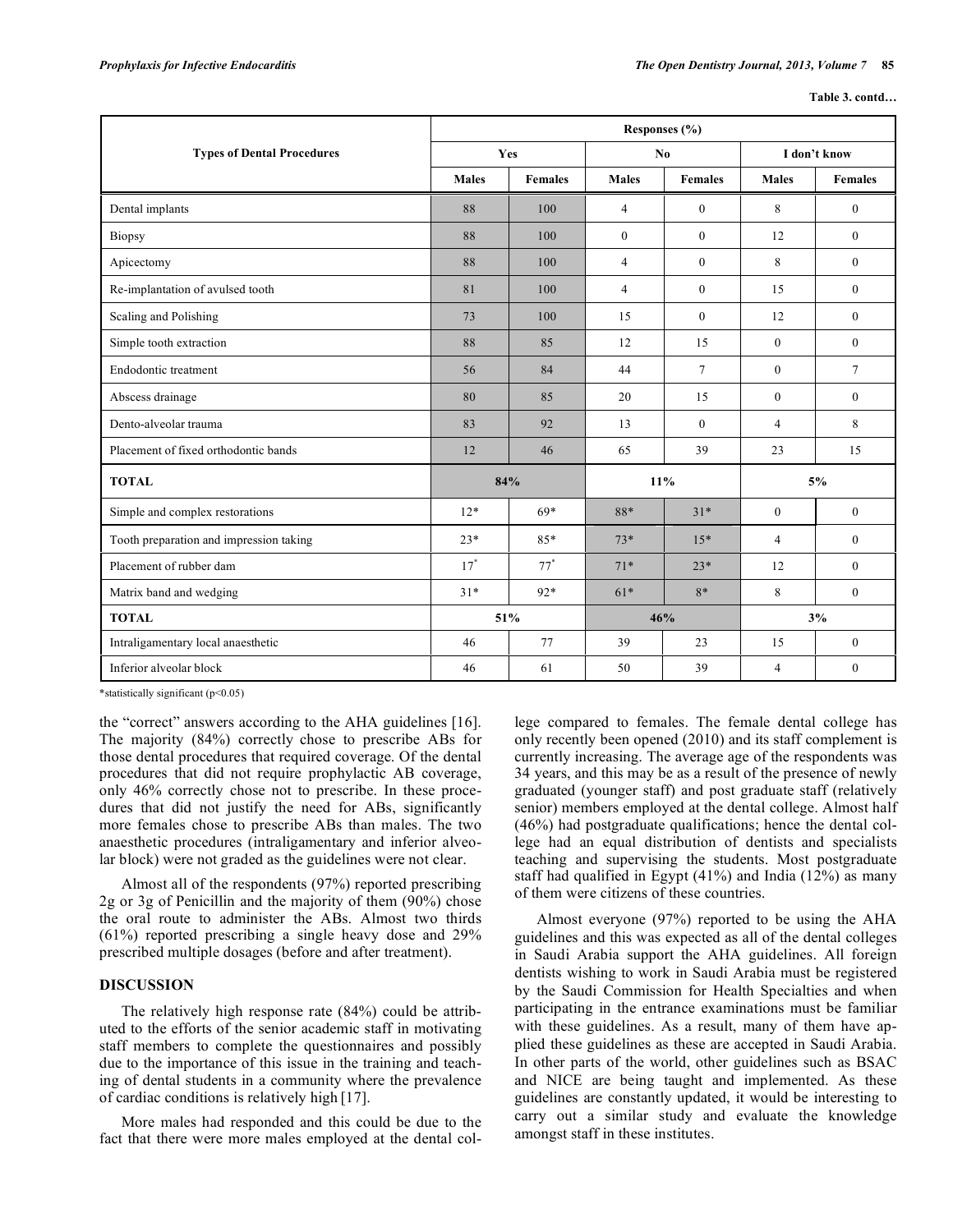Many respondents (78%) reported to "always" refer cardiac patients to their physician before undertaking invasive dental procedures. This is common practice and takes much of the responsibility off the dentist and places the responsibility onto the physician who must decide whether to prescribe or not. The Cochrane Review [1] concluded that ethically, dentists should consult with the patients and their physicians before deciding on whether to prescribe or not.

Two thirds of the staff (66%) reported prescribing ABs based on previous training and reading scientific journals which was consistent with other studies [18].

In response to the different heart conditions, there were no statistically significant differences in the responses when correlated against the gender, age, specialty or years of experience and whether to prescribe or not. This was similar to results reported by Solomon *et al.* [12] who also showed no significant differences between these variables.

Two thirds of the respondents answered "correctly" for the surgically corrected cardiac conditions. This could be due to the guidelines having remained the same regarding the prescription of ABs for a cardiac condition where a foreign surgical intervention has been introduced.

However, for the congenital heart conditions, less than a third (28%) chose the correct option of not prescribing. This could be due to the revision of the guidelines which currently suggest that congenital conditions no longer warrant the prescription of ABs. A large group of staff members (21% and 27%) was unsure whether to prescribe for the common and the congenital heart conditions respectively. On average 47% had correctly answered the questions which were better than the results reported by Nelson [14] (33%) and Murrah [15] (35%). However, it must be noted that the types of cardiac conditions that were used in these studies are not listed and these comparisons need to be interpreted with caution. The variation in responses was not unexpected as other studies have also shown a wide variation even amongst medical and dental specialists [14].

The responses regarding whether ABs should be prescribed or not for different dental procedures were also fairly equally distributed. The majority (84%) reported correctly prescribing ABs for those procedures which needed coverage. However, many were overprescribing for conditions that did not require ABs. A possible reason could be that staff was unsure and decided to err on the side of caution and rather overprescribe. This was also recommended by Cunha *et al.* [7] who reported on a patient that did not receive prophylactic coverage and went on to develop complications following dental treatment. However, this was a single case and it was not mentioned which dental procedure had been performed.

A review by Roberts [19] proposed that "everyday" oral bacteria could be more responsible for IE than dental procedures. Seymour *et al.* [20] reported that the prevalence of bacteraemia varied according to different dental procedures with multiple extractions being responsible for between  $68\%$ and 100% of the bacteria in the mouth. Other procedures such as scaling and root planning and periodontal surgery accounted for 80% and 88% of bacteria respectively and patients undergoing these types of treatment should be covered with the necessary ABs. Although there has been only

one suspected case of a patient developing IE following dental treatment, [7] it is not possible both ethically and practically to carry out such research. Therefore, the guidelines are gathered mostly from experimental animal models, bacterial susceptibility studies and clinical experience [21]. Another case control study [21] supported the use of prophylaxis coverage in patients with high risk reporting an odds ratio of 0.09, which indicated a 91% protective efficacy. Hence for the safety of both dentists and patients, they recommended the use of an acceptable and standardized guideline.

There was a statistical difference in the prophylactic prescription between males and females for four dental procedures: placement of a rubber dam, tooth preparation and impression taking, matrix band and wedging and simple and complex restorations. In each of these procedures, females reported to prescribe more frequently compared to males, even though the latest AHA guidelines do not recommend prescribing for these procedures. The reasons could be that the guidelines do not describe specific dental procedures and hence there may be variation depending on their interpretation [4]. In addition, if there is gingival manipulation, such as with rubber dam placement or matrix band placement, then according to the AHA guidelines, one could prescribe ABs. Therefore, depending on the individual situation and the oral hygiene of the patient, practitioners could justify the prescription of ABs for "low risk" dental procedures.

Almost half of the females (46%) stated they would prescribe ABs for orthodontic bands while 65% of the males responded in the negative. The AHA guidelines state that the initial placement of the bands requires coverage while the routine placement of brackets does not. It is possible because some respondents did not know there was a difference between the bands and the brackets and hence the varied results for this option.

More than half of the males chose "I don't know" for many procedures. This showed the uncertainty and confusion that existed when prescribing ABs. This was similar to results reported by Chate, [4] who concluded that clinical treatment is compromised when there are conflicting guidelines which exist for the same condition.

Almost everyone reported to prescribe the drug of choice, Penicillin (2g or 3g). The previous guidelines recommended 3g whilst the updated guidelines recommend 2g. Hence this could be responsible for the variation in the dose. This was much higher than another study [12] which reported that more than half of the respondents did not prescribe ABs in accordance with the latest AHA guidelines. This difference could be attributed to the fact that this study was conducted in 1990, and since then dentists have become more aware of the prescribed guidelines. The majority reported to administer the drug orally as this is usually the route of administration. More than half chose to offer a single dose and this is consistent with the latest guidelines. The remaining respondents, who chose to administer multiple doses (before and after treatment), could be doing so as a result of the old guidelines which recommended multiple doses.

The wide variation in the results is of concern to the dental college. It is expected that most dental colleges in Saudi Arabia would have similar results as reported by many inter-